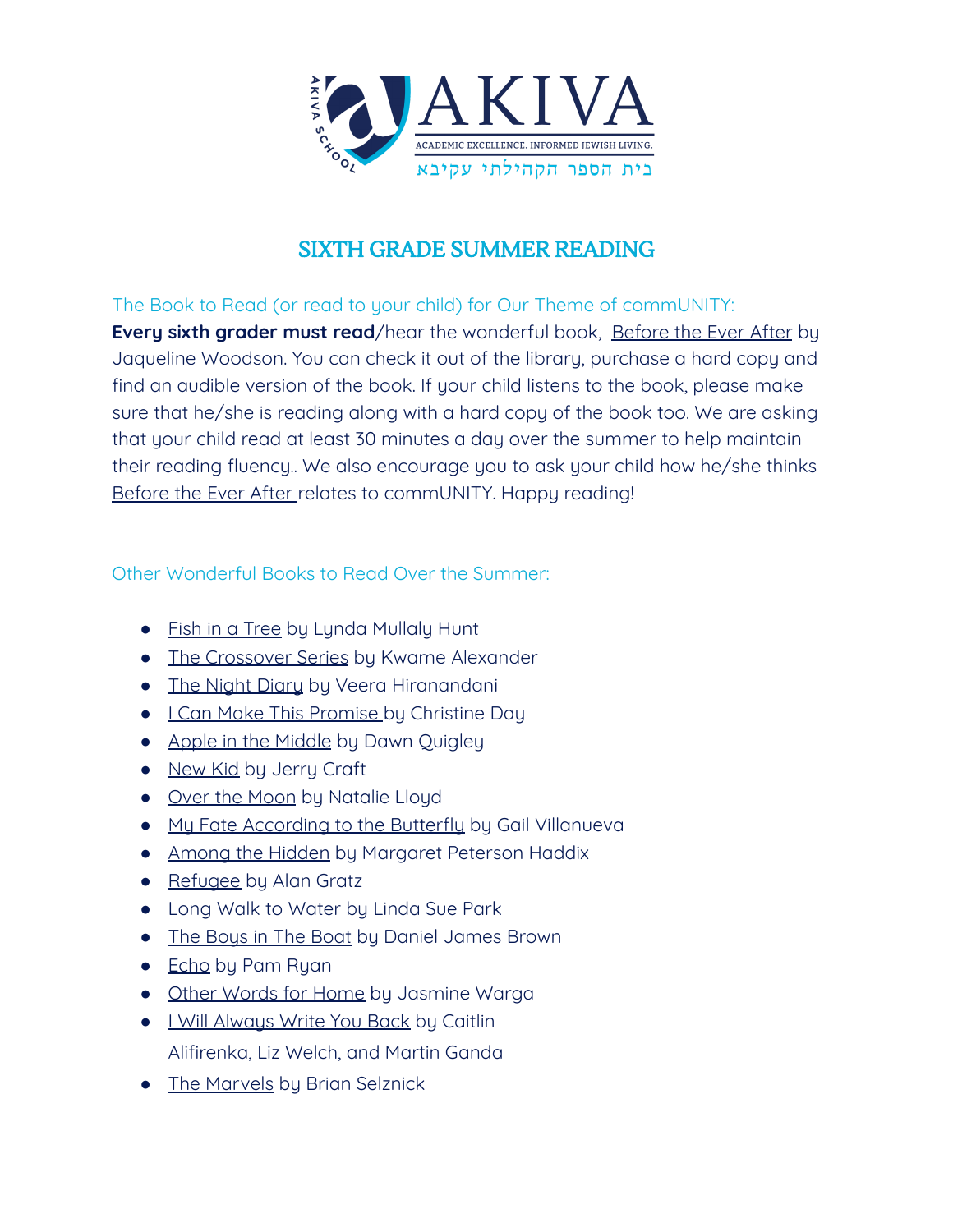- A Place to Belong by Joan Nixon
- Ender's Game by Orson Scott Card
- Extraordinary Birds by Sandy Stark-McGinnis
- The Devil's Arithmetic by Jane Yolen
- Bridge to Terabithia by Katherine Paterson
- Front Desk by Kelly Yang
- Walk Two Moons by Sharon Creech
- Greenglass House by Kate Milford
- Blackbird Fly by Erin Estrada Kelly
- Hello, Universe by Erin Estrada Kelly
- Roller Girl by Jamieson
- House Without Walls by Ching Yeung Russell
- The Girl that Drank the Moon by Kelly Barnhill
- Stella by Starlight by Draper

### **Classics**

- The Secret Garden by Burnett
- The Phantom Tollbooth by Juster
- The Black Stallion by Farley

### **Challenging Classics**

- House on Mango Street by Sandra Cisneros
- To Kill a Mockingbird by Harper Lee
- Little Women by May Alcott

# **Picture Books- Five minutes here, 10 minutes there, plenty of time for a complete literary experience! Picture books are adventure, imagination, language, interaction, precision, and so much more.**

- Peppe the Lamplighter by Elisa Bartone
- For the Right to Learn: The Malala Yousafzai Story by R. Langston-George and Janna Rose Bock
- Goin' Someplace Special by Patricia McKissack and Jerry **Pinkneu**